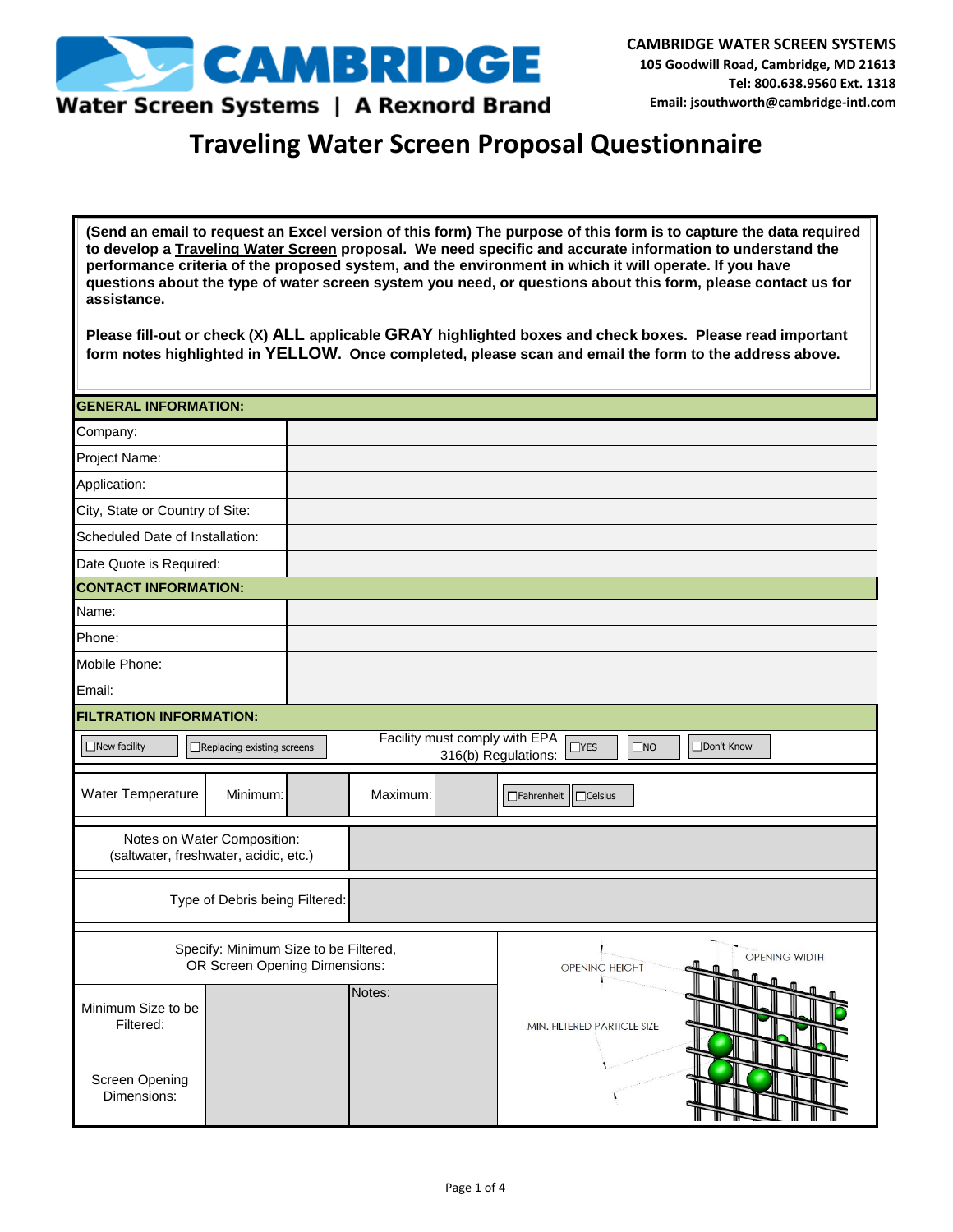

## Water Screen Systems | A Rexnord Brand

**Traveling Water Screen Proposal Questionnaire**

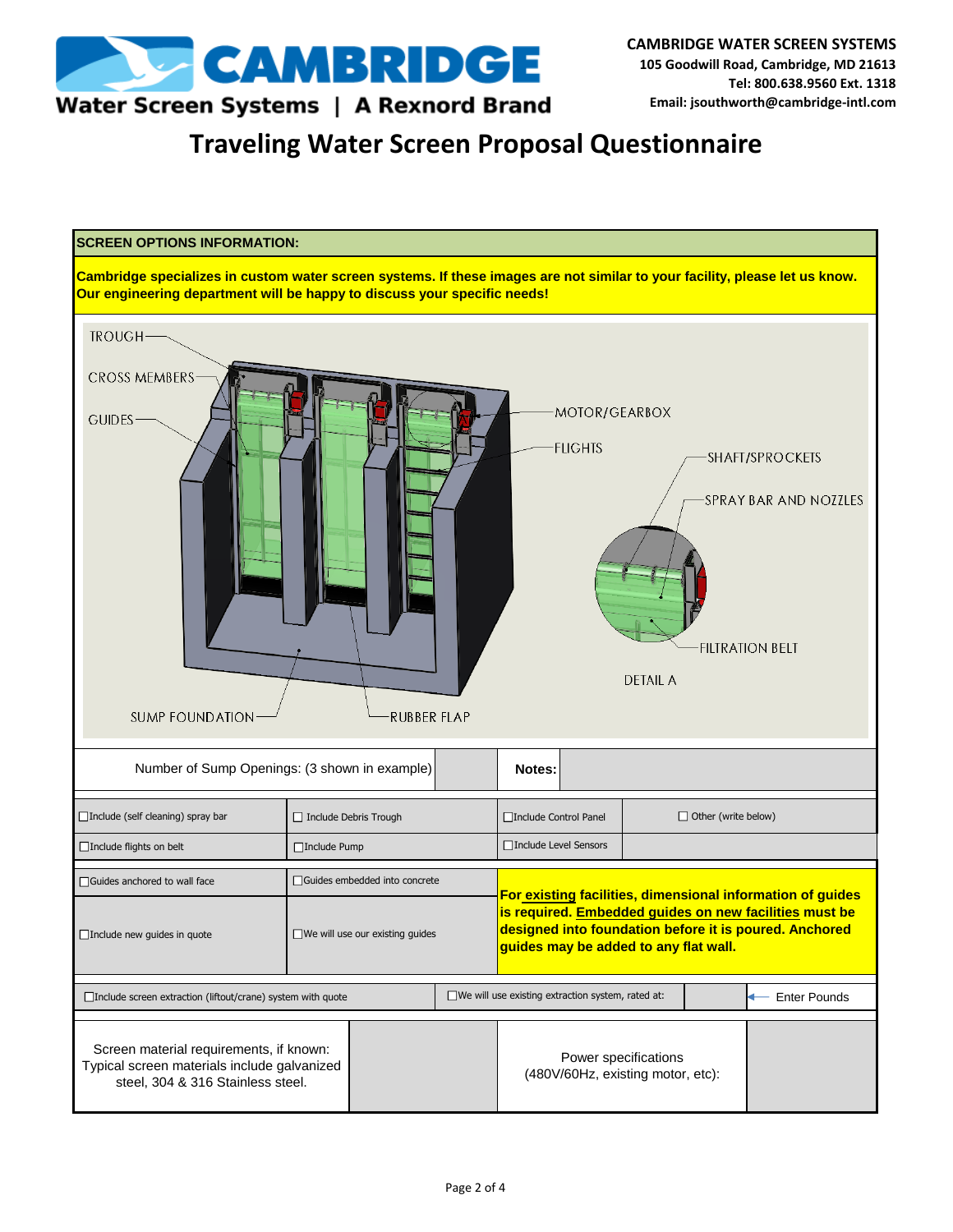

**Traveling Water Screen Proposal Questionnaire**